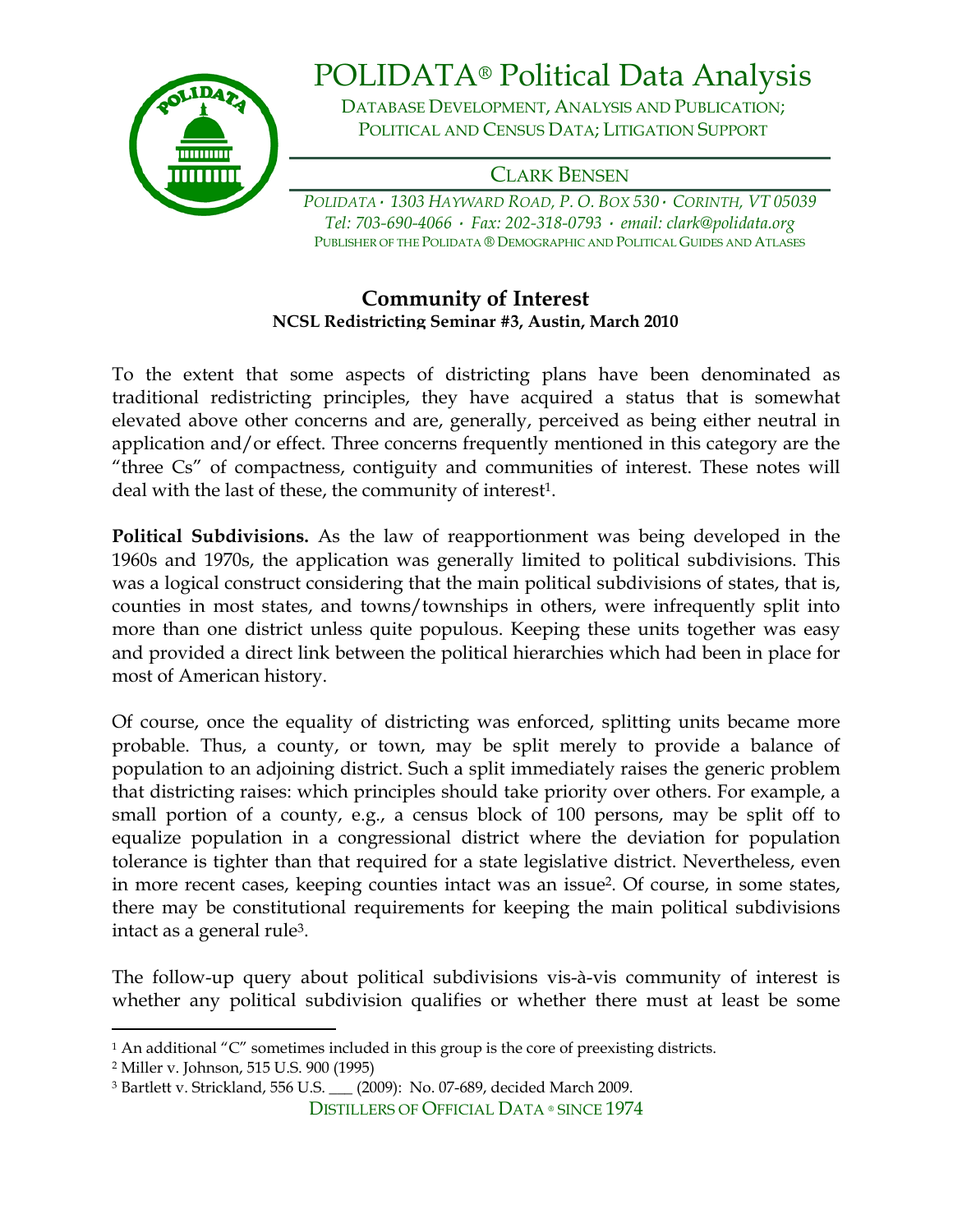Community of Interest, March 2010, Page 2

actual connection of the residents by virtue of a local government entity that has some general legislative powers. For example, a town or city would seem to qualify without any problem. However, consider these other situations: a) a county in an area where towns/cities are the main political subdivision; b) county supervisor districts; c) a special government (e.g., water) district; d) wards; or, e) precincts.

Aside from the consideration of a general governmental purpose for the subdivision, the issue also arises as to whether the boundaries of the subdivision are relatively consistent over time4. For example, in some areas precinct boundaries are fairly well fixed over time, and some units are merely descriptive terms and do not reflect actual election districts.

Nevertheless, once the political subdivisions were capable of being split, other aspects entered the mix of community of interest. From a generic perspective, one could define a community of interest as any group of persons, or areas, that share some commonality, generally perceived as social, economic or geographic in nature, but also encompassing ideological, racial, ethnic or partisan concerns. A concern for districting is the geographic element and the concentration of persons. With such a definition that allows for the consideration of almost any demographic factor, some concern must be taken as to the degree to which a compact or contiguous district could be made to encompass these persons.

**Other Communities.** This, of course, brings us to the initial crux of communities of interest at the first level beyond political subdivisions, i.e., voting rights communities. For example, the first prong of the Gingles' preconditions is that a "the minority group must be able to demonstrate that it is sufficiently large and geographically compact to constitute a majority in a single-member district.5" In other words, the group must be "geographically insular". Does this same standard apply to other groups poised to be considered as a community of interest?

The term community would seem to indicate some geographic consideration as well as some sense that a community exists, i.e., the common concern is recognized to some degree by the residents or the government<sup>6</sup>. But what about the second part of the term: interest? Would there be a cognizable interest amongst all fans of a football team? Or, what about any of the following: a) persons who have an advanced degree; b) persons who are plumbers by trade; c) veterans; d) persons who live within a transportation corridor; e) persons who live in very rural areas; f) persons who vote frequently; or, g) persons whose political behavior is consistent over time. Could any of these groups

 $\overline{a}$ 

<sup>4</sup> See Gomillion v. Lightfoot, 364 U.S. 339 (1960)

<sup>5</sup> Thornburg v. Gingles, 478 U.S. 30 (1986)

<sup>6</sup> See Board of Education of Kiryas Joel Village School District, 512 U.S. 687 (1994)